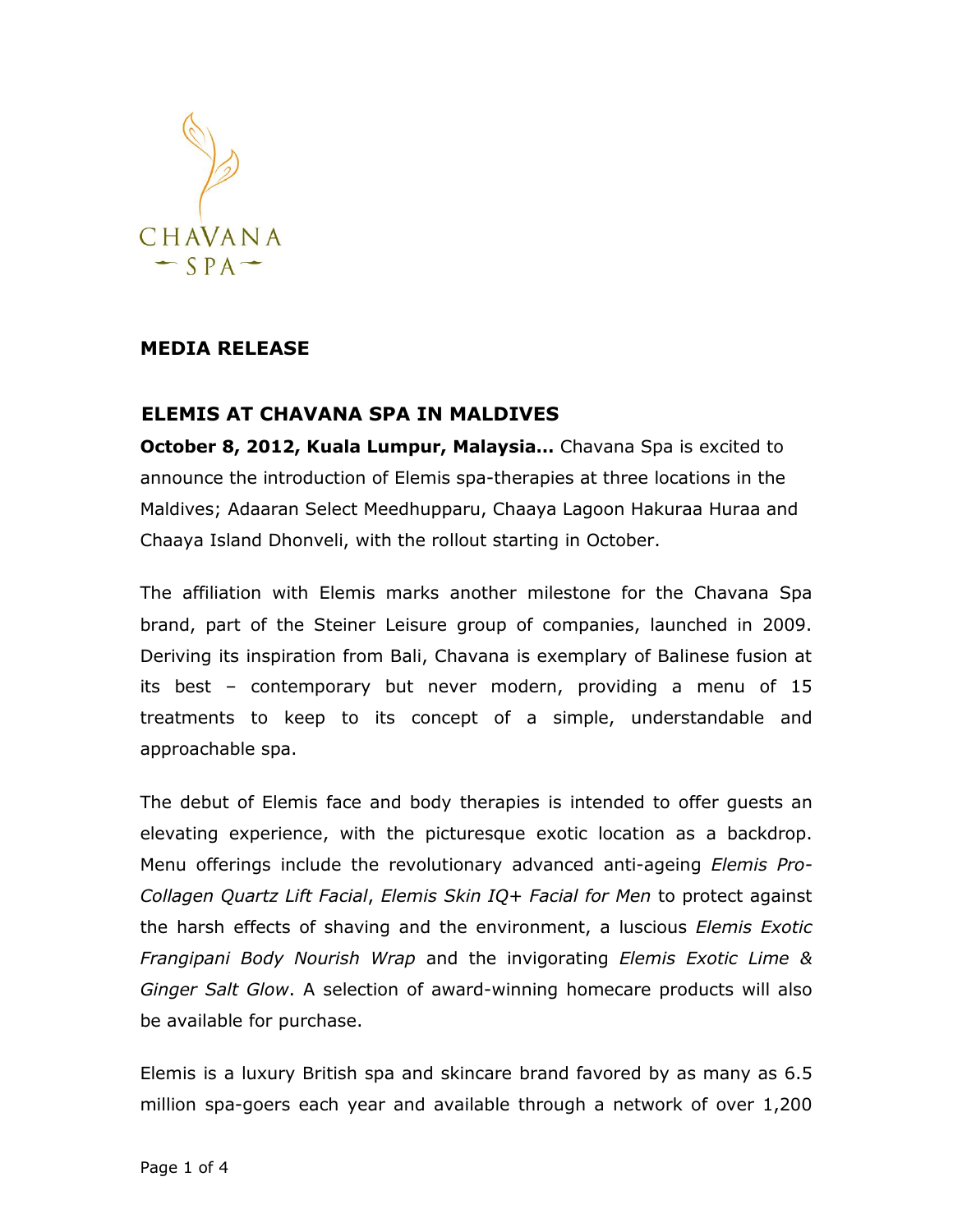spas and salons worldwide. The successful combination of powerful natural ingredients, cutting-edge formulation technology and proven clinical trials has enabled Elemis to bring to market some of the most influential antiageing homecare products and professional spa-therapies in the beauty industry. Offering an unparalleled experience, unique massage sequences and power-boosting facials, combined with potent actives, Elemis ensures that dramatic, visible results are achieved.

Steiner Leisure Limited is a worldwide provider and innovator in the fields of beauty, wellness and education. We are dedicated to maintaining the highest quality standards and continually evolving to include and anticipate new developments within our industry. We aim to maintain and expand our existing diverse portfolio of services, products and brands, as well as to seek out new opportunities to complement our business.

Our services include traditional and alternative massage, body and skin treatment options, fitness, acupuncture, herbal medicine, medi-spa treatments and laser hair removal. We are committed to providing our customers with a wide-ranging assortment of beauty products, including premium quality options developed by us under our own brands, as well as those purchased from third parties.

Our distribution channels include our shipboard and land-based spas and salons, destination spas, health clubs, department stores and third party retail outlets and distributors. We also sell our products on certain British Airways flights, on QVC, by catalog, and online through our websites, including [www.timetospa.com](http://www.timetospa.com/) and [www.blissworld.com.](http://www.blissworld.com/)

Our post secondary schools offer programs in massage therapy and skin care, among others, and, along with our recruiting and training operations, prepare spa professionals for careers in the health and wellness industry, including within the Steiner family of companies.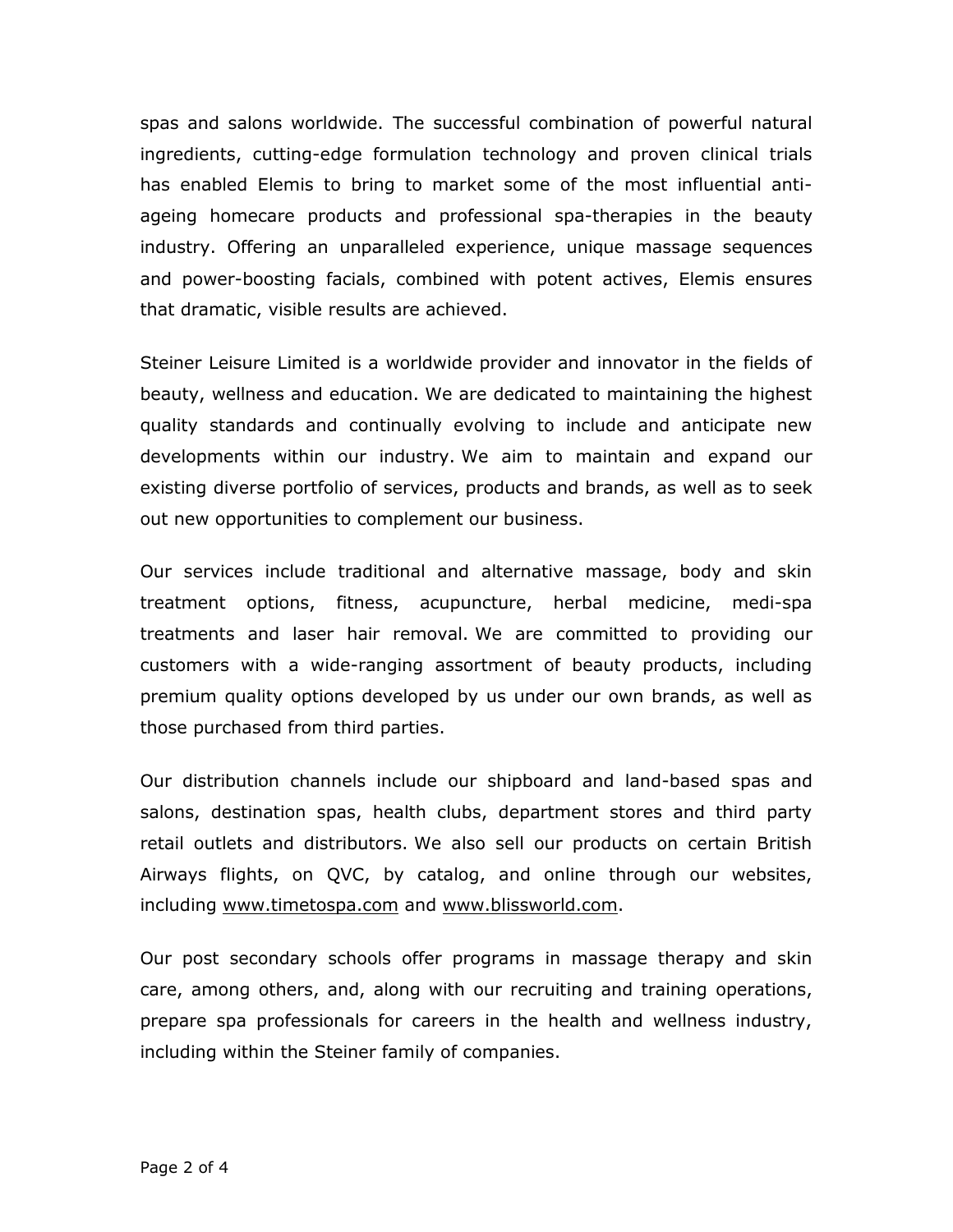Our cruise line operations are conducted in spas onboard 157 ships, including Azamara Club Cruises, Carnival Cruise Lines, Celebrity Cruises, Crystal Cruises, Cunard Cruise Line, Holland America Line, Norwegian Cruise Line, P&O Cruises, Princess Cruises, Royal Caribbean Cruises, Seabourn Cruise Lines, Silversea Cruises, Thomson Cruises and Windstar Cruises.

Our land-based spa operations are carried out under our Elemis®, Mandara®, Chavana®, Bliss® and Remède® brands and take place in 68 locations, including resort spas, urban hotel spas and day spas. In addition, a total of 28 resort and hotel spas are operated under our brands by third parties pursuant to license agreements with the company. Our land-based customers include Caesar's Entertainment, Hilton Hotels, InterContinental Hotels and Resorts, Kerzner International, Loews Hotels, Marriott Hotels, Nikko Hotels, Planet Hollywood, Sofitel Luxury Hotels, St. Regis Hotels, W Hotels and Resorts and Westin Hotels and Resorts.

Our Ideal Image customized laser hair removal services are provided by highly trained, experienced practitioners through a nationwide network of 94 treatment centers (17 of which are operated by franchisees) across 30 states.

We develop and sell a variety of high quality beauty products under our Elemis, La Thérapie™, Bliss, Remède, Laboratoire Remède® and Jou® brands.

Our schools operations consist of 12 post-secondary schools (comprised of a total of 30 campuses) located in Phoenix, Scottsdale, Tempe and Tucson, Arizona; Westminster and Aurora, Colorado; Groton, Newington and Westport, Connecticut; Miami, Orlando, Pompano Beach, Sarasota and Tampa/St. Pete, Florida; Chicago, Crystal Lake and Woodridge, Illinois; Baltimore, Maryland; Boston, Massachusetts; Las Vegas, Nevada; Hoboken and Wall, New Jersey; King of Prussia and York, Pennsylvania; Dallas, Texas; Salt Lake City and Lindon, Utah; Charlottesville, Virginia; and Federal Way